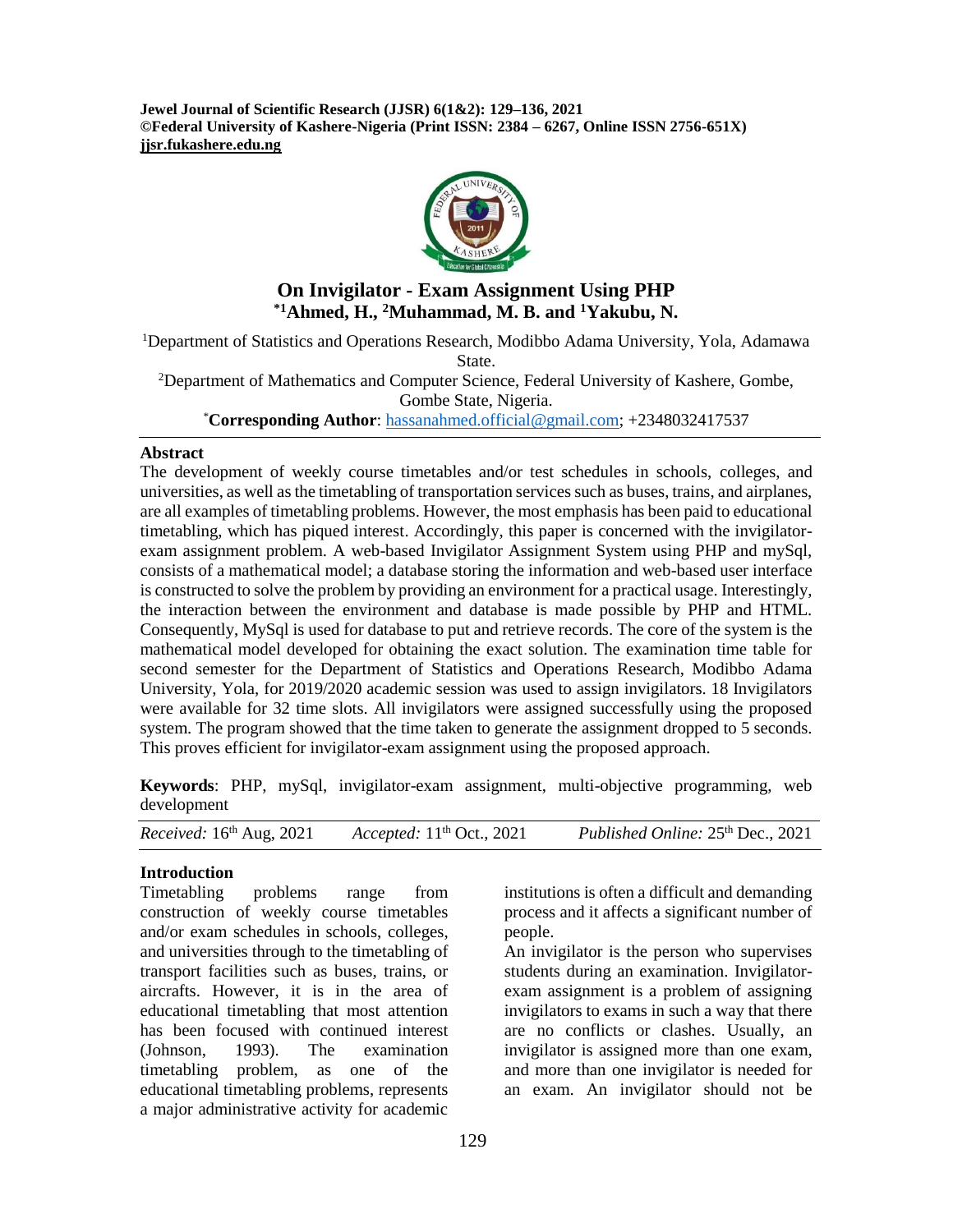scheduled to invigilate more than once in the same time slot.

There may be preferences, inconvenient assignments, and pre-assignments related to invigilator-exam and/or invigilator-time slot pairs. Invigilator-exam assignment problem actually has a multi-objective structure like real-life decision problems. In recent years, multi-objective decision making has become a promising field, and attracted more and more researchers (Hu and Li, 2006; Huan *et al*., 2007; Kennedy and Tavana, 2006; Theetranont and Haddawy, 2007).

The examination scheduling problem is a highly complex combinatorial problem consisting of NP-complete subproblems (Bullneihmer, 2017). Invigilator-exam assignment is often done separately8–10 from the scheduling of examinations to time slots and rooms. In the literature there are so many researches related to other educational timetabling problems (Burke *et al*., 2002) though not so many for invigilator-exam assignments. A review about automated timetabling problems is given by Burke and Petrovic.

A model is developed for Carleton University in Ottawa to assign invigilators to exams. The system combines some problem-specific heuristics, a genetic algorithm framework and a simple user interface based on readily available software tools. Marti *et al.* (2000) modelled the problem as an integer program with a weighted objective function that combines a preference function and a workload-fairness function. It uses the concept of combining good solutions in order to yield a better solution. A scatter search solution procedure is used (Al-Yakoob, *et al.,*  2007) *to* consider two subproblems: the exam timetabling and the invigilator assignment problems.

A mixed-integer programming model is developed for invigilator assignment problem related to Kuwait University and it incorporates the invigilators' preferences for specific days and time periods. There are other papers related to exam scheduling that deal with some considerations of invigilators not by assigning them to the exams but by integrating their related parameters to the

problem solution process. For instance, (Cowling *et al.*, 2002) gathered views from students and invigilators on their current exam or invigilation timetable and what they hope will be considered in the next generation of exam timetabling software. From the survey, they saw that invigilators are not satisfied with their current timetable and they would like to see more work being done on invigilation duties. Invigilator assignment problem relatively has not been well described and intensively worked on yet as much as the other exam scheduling problems. There may be a few reasons of that: First, it is not common to have invigilators at each institution during the exams though each educational institution has exam terms. Using grade curves, and thanks to honorary codes, institutions sometimes eliminate this duty.

There are also universities where students are allowed to have their exams over web services. And lastly, it is the possibility of being dominated by other dimensions of the exam scheduling process that probably makes invigilator assignment less important, comparing to the complexity of other dimensions of the problem. On the other hand, the manual solution of the timetabling problem usually requires many person-days of work. In addition, the solution obtained may be unsatisfactory in some respect. For these reasons, a considerable attention has been devoted to automated timetabling (Schaerf, 1999). The manual process of assigning invigilators may also involve many man hours. As the difficulty of the problem increases due to a large number of invigilators, exam and constraints, and invigilator preferences, an automated assignment system is often required. Besides, the problem becomes more difficult to obtain an optimal solution. With these reasons, while traditionally being considered in the operational research field, these problems later have been tackled with techniques belonging also to Artificial Intelligence. In recent applications, the analytic models to solve them are often embedded as a decision engine within the respective processes. In the past few years, the World Wide Web has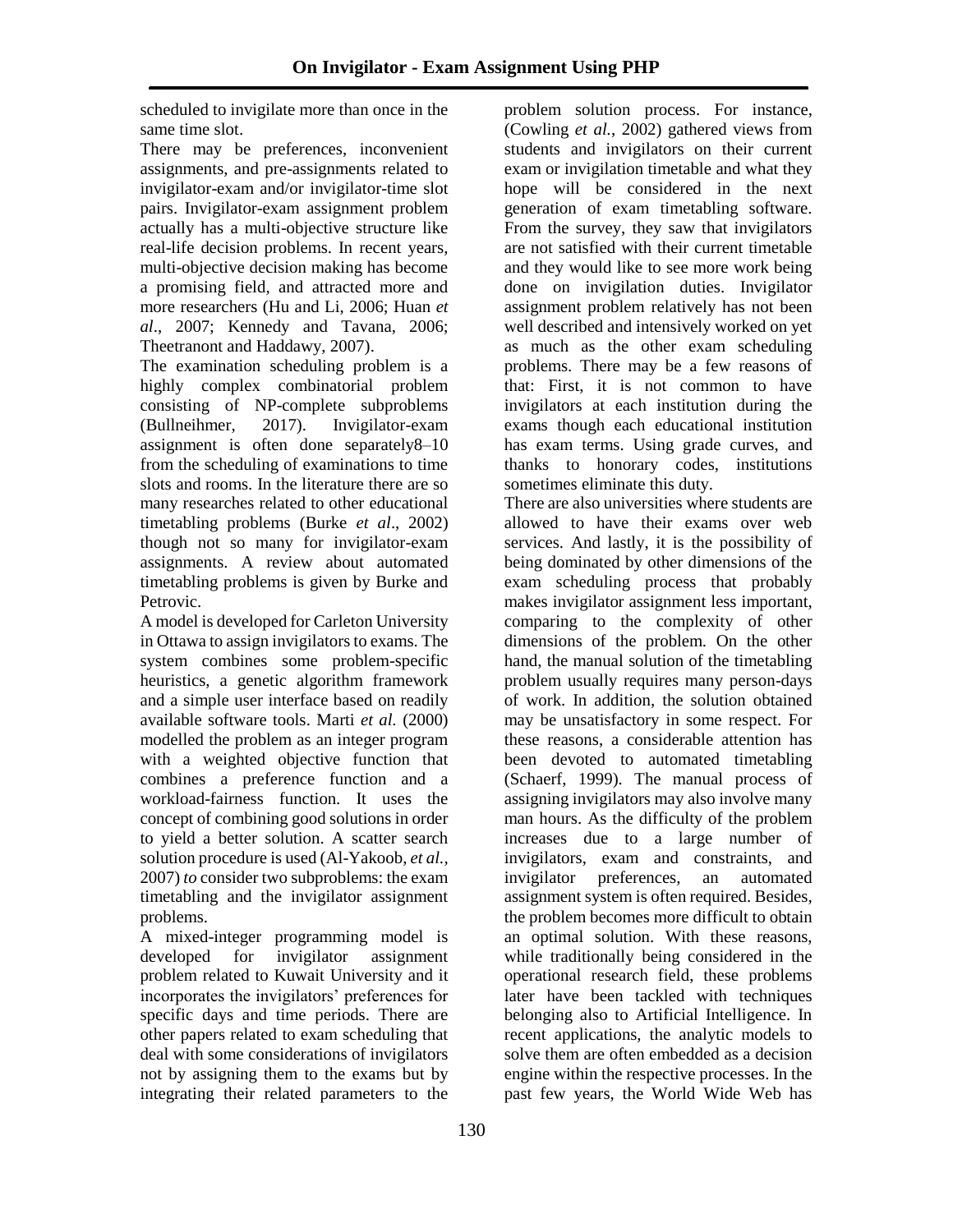facilitated, nurtured, and promoted a broad resurgence in the use of decision technologies to support decision-making tasks (Bhargava, 2007). Web-based decision support systems have attracted increasing attention from researchers and organizations (Dong et al, 2004). The integration of optimization engines and the Internet allows any user on intranet and extranet to execute an optimization model anytime and anywhere via web-based interfaces. It is worth mentioning that several web-based decision support systems have been developed and computer support is inevitable not only to solve the problem but also to provide a flexible and automated environment. Besides these features, these web-based systems would not require special installation in users' personal computers and would work across all computing platforms. Anyone with a computer connected to a Web browser would be able to access and use it. Because of its centralized nature, application improvements and new developments would be instantly available to users without the need of software redistribution and reinstallations. These mentioned advantages of Web environment are combined with multi-objective (criteria) decision-making process in several studies (Al-Aomar, 2008). However, in his review paper, Schaerf states that many authors believed that the timetabling problem cannot be completely automated with two reasons: There may be

properties that make one timetable better than another that cannot easily be expressed in an automatic system. On the other hand, since the search space is usually huge, a human intervention may bias the search toward promising directions that the system by itself might be not able to find. Besides, automating the process of timetabling can avoid clashes but it may not consider other desirable factors, like personal preferences, unavailability, and so on. For the above reasons, most of the systems allow the user at least to adjust manually the final output.

For this study, a web-based automated system was developed with its user interfaces and database to solve invigilator-exam assignment problem is introduced using PHP, mySql, HTML and jQuery. The system optimizes objectives related to individual loads and tendencies and provides a flexible environment for data entry. The issue of taking invigilators' time preferences could be helpful to eliminate the drawbacks about personnel preferences and unavailability. This paper suggests a number of approaches and emphasizes three points: recent heuristics and evolutionary timetabling algorithms, multicriteria decision making, and casedbased reasoning approach.

# **Constructing the Invigilator Assignment System.**

The context diagram of the Automated Invigilator Assignment System developed is given in Fig. 1.



Fig. 1. The context diagram of automated invigilator assignment system.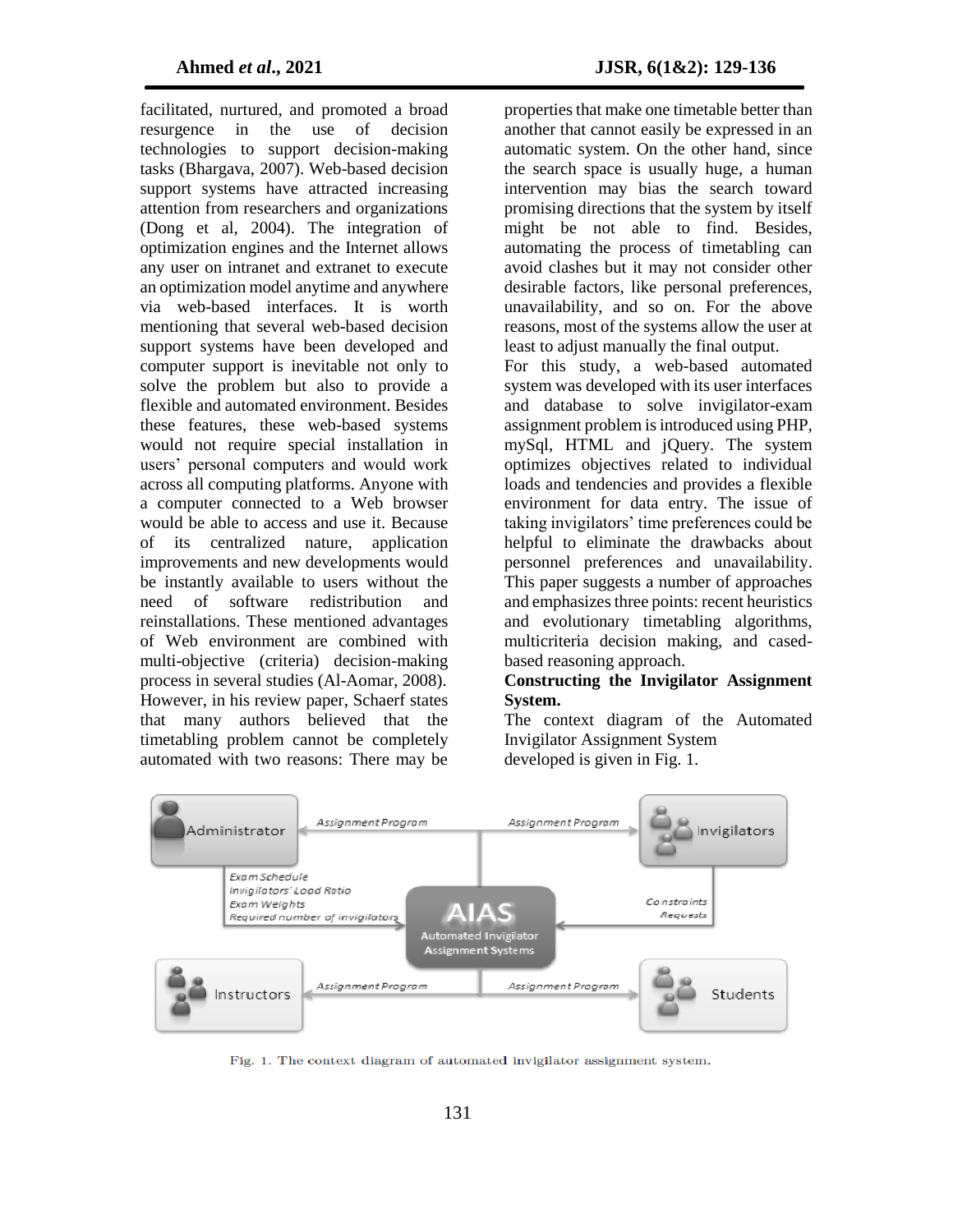The main users of the system are invigilators and the administrator. Each user has access to the related information. The administrator controls activities related to security (who have access to which data), since he/she has access to the source code. The outcome of the system is also published to the students and the other users of the system.

Appropriate data files have been created related to exams, time slots, and invigilators. Availabilities of invigilators are incorporated in the system. Data are displayed in tables. The data handling sub-system enables the user with pop-up menus to enter, modify, and display all the appropriate data in which Parameters and sets:

he/she has access. Interactions among the database, model, and users are enabled by web-based interfaces constructed with Macromedia Flash software. Data flow between interfaces and database is realized by HTML technology. Besides, PHP and mySql are used for the database transactions. **Mathematical model**

A multi-objective mixed-integer programming model is developed for invigilator exam assignment problem. The model parameters, decision variables, constraints, and the objectives are defined as follows:

| $I = \{1, \ldots, m\}$                              | Invigilators                                                  |
|-----------------------------------------------------|---------------------------------------------------------------|
| $J = \{1, \ldots, n\}$                              | Examinations                                                  |
| $T = \{1, \ldots, k\}$                              | Time slots                                                    |
| $U = \{(i, t)   \exists i \in I, \exists t \in T\}$ | The set of unavailable time slots for invigilators            |
| $V = \{(i, j)   \exists i \in I, \exists j \in J\}$ | The set of pre-assignments for invigilators                   |
|                                                     | $g_i$ : The number of invigilators required for the j-th exam |
| $a_i$ : Weight of the j-th exam                     |                                                               |
|                                                     |                                                               |

 $s_{jt}$ : 1 if exam j is scheduled on time slot t, 0 otherwise

 $m_{it}: 1$  if invigilator *i* is not available on time  $t, (i, t) \in U$ 

 $p_{ij}: 1$  if invigilator *i* is preassigned to course *j*; 0 otherwise,  $(i, j) \in V$ 

 $c_{it}$ : Assignment cost of *i*-th invigilator to *t*-th time slot

 $w_i$ : Load ratio of the *i*-th invigilator

Decision Variables:

 $y_{ij}$ :  $\begin{cases} 1, & \text{if the } i\text{-th } \text{invigilator is assigned to } j\text{-th } \text{exam} \\ 0, & \text{otherwise} \end{cases}$ 

The positive decision variables  $r_1$  and  $r_2$  are used for linearization of min–max

structure in the model. Then the general variant of the exam timetabling problem can be formulated as follows:

$$
\min \sum_{i} \sum_{t} \sum_{j} c_{it} y_{ij} s_{jt} + r_1 + r_2
$$

$$
(C1) \quad \sum_{i} y_{ij} s_{jt} \le 1, \qquad \forall (i, t), i \in I, t \in T
$$

(C2)  $\sum_i y_{ij} = g_j$ ,  $\forall\,j\in J$ 

(C3) 
$$
y_{ij} = p_{ij}
$$
,  $(i, j) \in V$ 

$$
(C4) \quad \sum_{j} y_{ij} s_{jt} = m_{it} - 1, \quad (i, t) \in U
$$

- (C5)  $\sum_j y_{ij} a_j \leq w_i r_1, \qquad \forall (i, t), i \in I, t \in T$
- (C6)  $\sum_j y_{ij} s_{jt} \leq r_2$ ,  $\forall i \in I, \exists t \in T$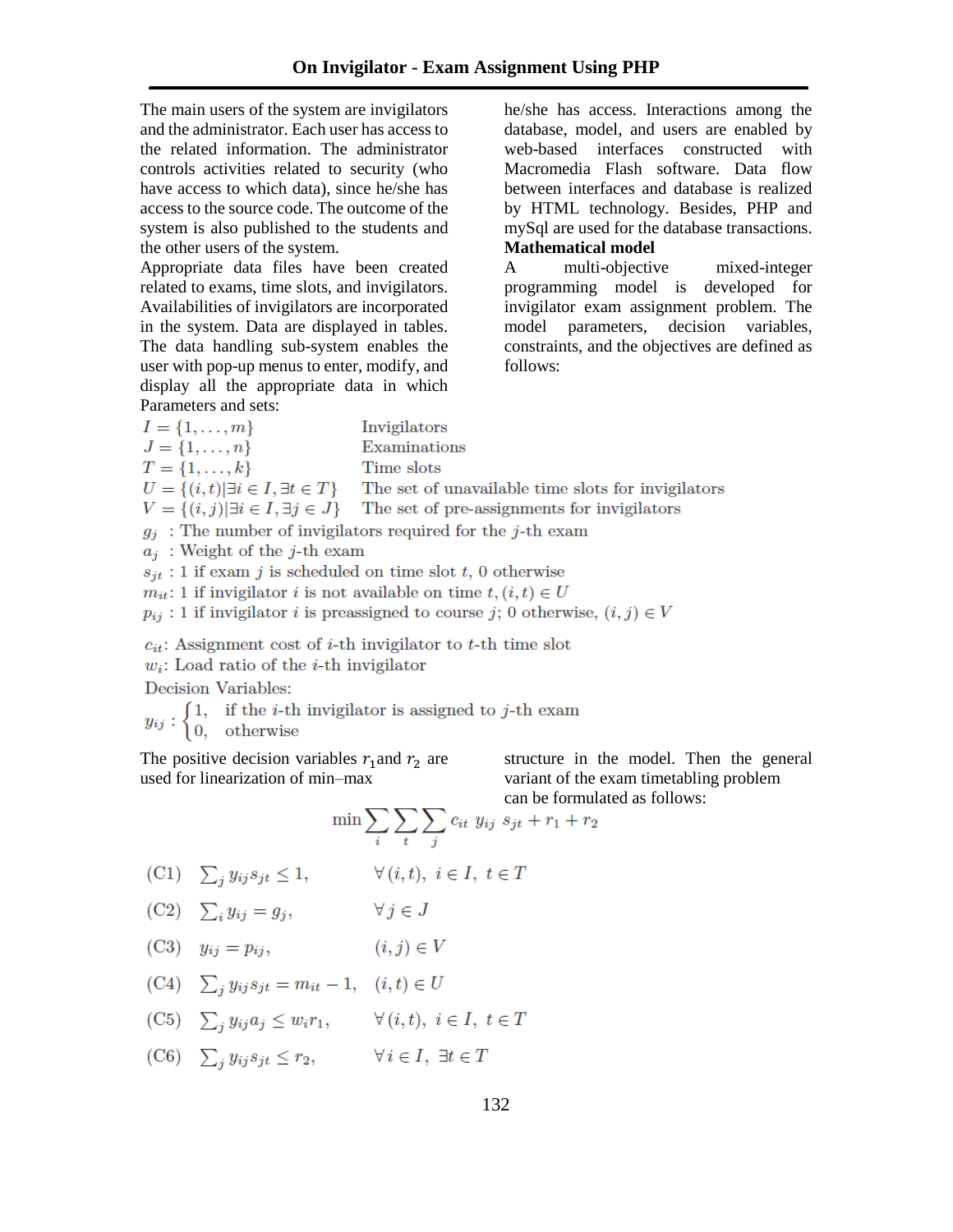$c_1$  presents the clash-free requirement (no invigilator can be assigned to two exams at the same time).  $c_2$  guarantees assigning required number of invigilators to each exam. Pre-assignments may be needed on assigning specific invigilators to the exams of specific courses and are performed via  $c_3$ . An invigilator is allowed to have

restrictions on specific time slots which are considered as disabled for him. For instance, some invigilators are graduate students and they may have their own lessons or exams during the exam period. For this purpose, in  $c_4$ ,  $m_{it}$  is defined as the parameter that takes value 1 when invigilator i is not available on time t, in other words when  $(i, t) \in U$ . To prevent the assignment procedure from doing this, 1 is subtracted from  $m_{it}$  to guarantee that there will not be such an assignment.

Reader may think that it would be enough to simply construct  $(C4)$  as:

$$
\sum_j y_{ij} s_{jt} = 0, \quad (i, t) \in U.
$$

 $m_{it}$  is undefined if invigilator i is available on time t. It has a value only for  $(i, t) \in U$ . Since the time period preferences of invigilators are gathered via web-based user interfaces, it is needed to store the related preference data first in a parameter called  $m_{it}$ for this case. Then the system uses the entered data to construct the mathematical model. It is assumed that  $\psi \neq \emptyset$ . The other preference parameters,  $c_{it}$ , are directly used as they are entered into the web-based system. As shown in Table 2, line 3 refers unavailable time slot t for an invigilator i, these data correspond to  $m_{it} = 1$  while 1 and 2 represent  $c_{it}$ .

On the other hand, the number of duties should be fair considering the number of times being appointed as invigilator  $c_5$  and the number of duties on unavailable time slots  $c_6$ .  $c_5$  and  $c_6$  are the linearization of the:

$$
r_1 = \min\{\max_i(\sum_j y_{ij} a_j)\}\
$$

which minimizes the maximum individual load over the feasible solution set; and

$$
\min\{\max_i(\textstyle\sum_j y_{ij} s_{jt})\} =
$$

 $\exists$ (i,t) which minimizes the maximum individual total assignment on undesired time slots. A feasible solution is one which completely satisfies all the hard constraints. The model has a multi-objective structure. The objectives are to minimize the assignment cost, the total maximum load of invigilators, and maximum total assignment on undesired time slots, simultaneously. Weighted sum method is used to scalarize them though with this kind of sum, the approach does not guarantee to find all pareto-optimal solutions due to the fact that the convexity conditions do not hold. And this is because of the 0–1 decision variable that the problem has. However, there are studies in the literature that solve the problem with this kind of scalarization.

#### **mySql**

The parameters of the mathematical model that are stored in a database which consists of the tables labeled as USERS, EXAMSCHEDULE, INVIGILATORS, COURSES, ASSIGNMENTS, and PREASSIGNMENTS. Some parameters are directly extracted from these tables by simple selection queries (e.g. number of invigilators, m, from INVIGILATORS table; number of required invigilators,  $c_{it}$  and exam weights, aj, from EXAMSCHEDULE table). But the parameters related to more than one tables such as pre-assignments,  $p_{ij}$ , and assignment cost,  $c_{it}$ , are required more complex selection queries to extract. The system enables invigilators to enter and modify their preferences with an interface. The generated solution displayed has an interaction with the database by PHP and mySql codes.

#### **User interfaces**

User interfaces allow users to define the system parameters and get related reports about assignment program. So, data for invigilator assignment problem are collected by the user interfaces and sent to database by using PHP and mySql queries, and then administrator starts to construct the mathematical model. Most of the parameters collected by the user interfaces are used to form the mathematical model to be solved.

There are four types of users in the system: administrator, invigilators, instructors, and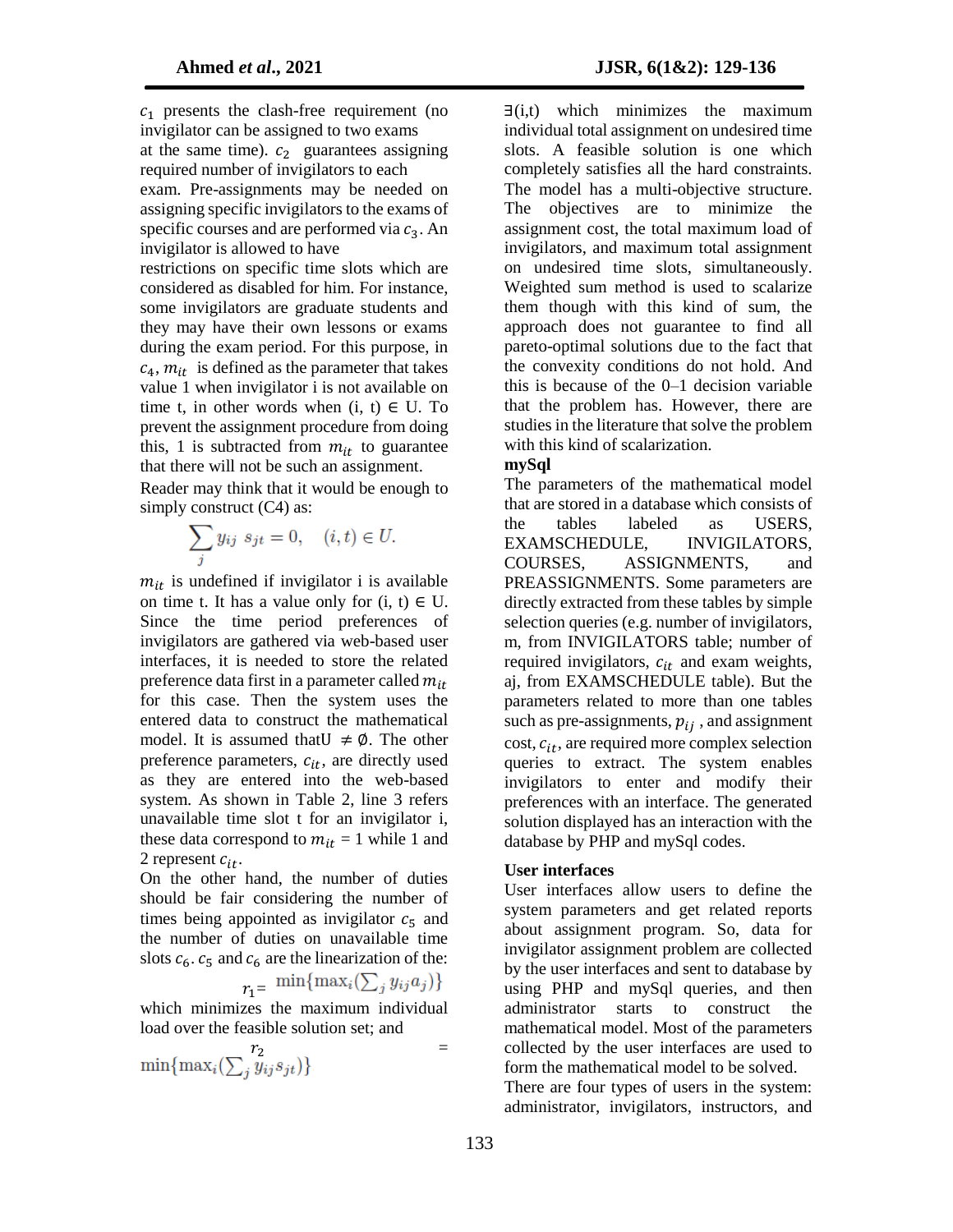students. When a user-id is entered, the related page will appear on the screen followed by checking of the status of being authorized. The system enables the administrator to enter, modify, and display the required data. Administrator can do the following tasks: Invigilator List construction, Exam Schedule and Pre-assignments entrances, Feasibility check, Run the system run to produce the assignment, and publish the outcome.

The invigilators can enter and modify their preferences and restrictions with the interfaces. They are asked to identify their intensity levels for undesirable timeslots

as not preferred, strongly not preferred, and impossible as shown in Table 2. The entered values represent  $c_{it}$  parameter for not preferred, strongly not preferred wishes, and  $m_{it}$  for impossible wishes. The impossible wishes, are handled as hard constraints as seen in Sec. 2.1, (C4). Instructors and students can use the system only to see the published data. At any stage, the information processed to date can be displayed and/or printed to relevant users in a variety of formats. The updated database is processed by the administrators to produce invigilatorexam assignments.



Figure 2. Tables and how their relationships run in the database.

# **Implementation**

The proposed system is tested with data provided by the Modibbo Adama University, Yola, Statistics and Operations research Department. The academic year in the University consists of two Semesters as First and Second. At the end of each semester there is an examination period. The exam schedule is predetermined by the University Time Table Committee by assigning the common courses of the department to some specific time slots. Once the final exam schedule is determined by the University Time Table Committee, the department assign their invigilators to exams. The Examination office of the Department extracts from the general Time Table and make its own by

allocating the uncommon courses to time slots. Then Invigilators are assigned to all courses.

The academic year for the tested data is Second semester 2019/2020. The proposed system under consideration has 18 invigilators. The Examinations took 18 days with 32 time slots. The task is to allocate optimally these invigilators to these 32 time slots using the optimal solution of the model. Table 1 below show the results of the invigilator assignment.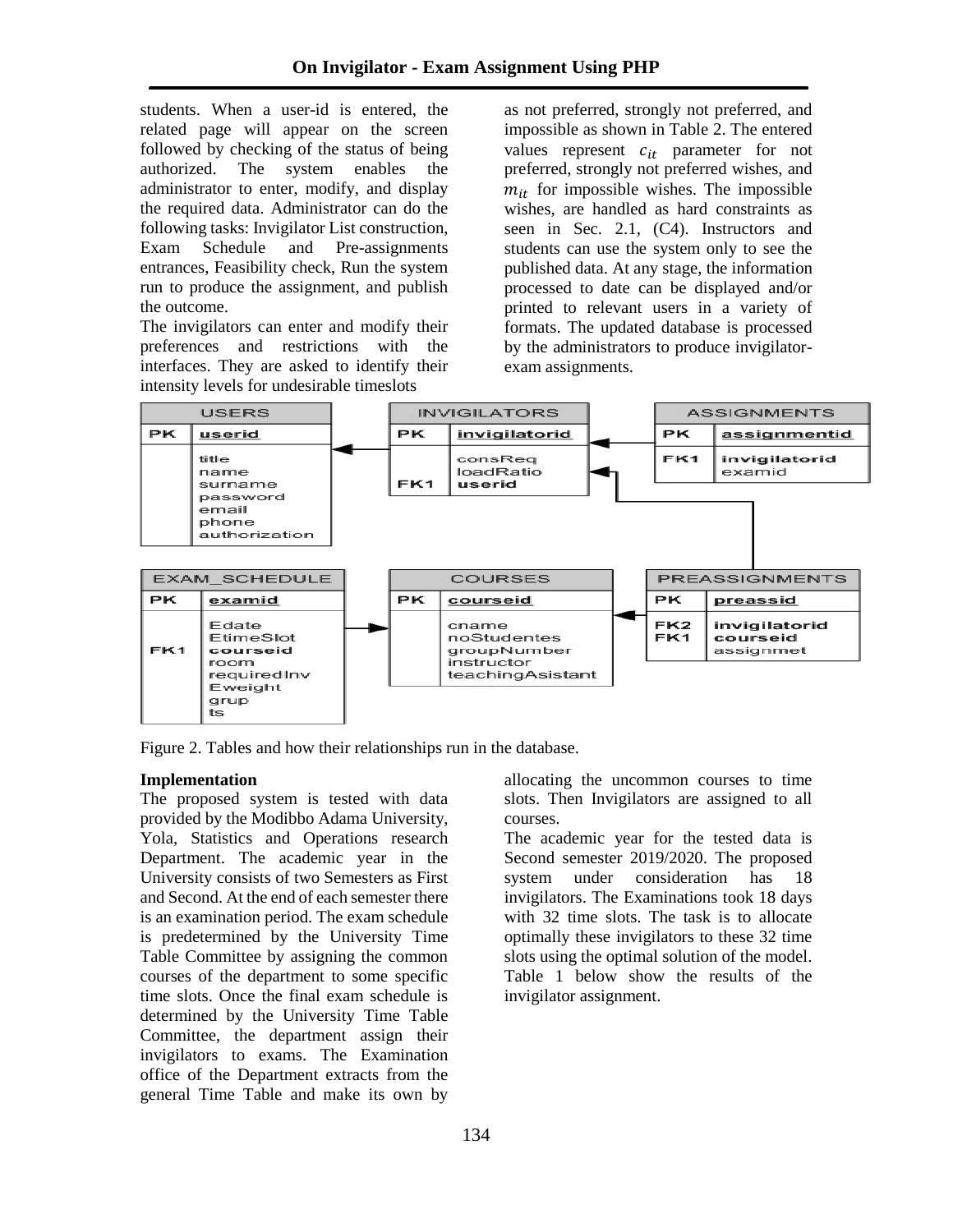| Invigilator              | Number of examinations |
|--------------------------|------------------------|
| 1                        | 7                      |
| $\overline{2}$           | 10                     |
| 3                        | 11                     |
| $\overline{\mathcal{L}}$ | 10                     |
| 5                        | 11                     |
| 6                        | 10                     |
| 7                        | 11                     |
| 8                        | 13                     |
| 9                        | 11                     |
| 10                       | 14                     |
| 11                       | 10                     |
| 12                       | 11                     |
| 13                       | 10                     |
| 14                       | 11                     |
| 15                       | 13                     |
| 16                       | 13                     |
| 17                       | 13                     |
| 18                       | 13                     |

**Table 1. Summary of number of times an invigilator is assigned from the proposed system.** 

# **Conclusion**

The existing manual invigilator-exam assignment system in the Department under consideration has some problems like time and man-power needed for constructing the assignment, difficulty in considering the invigilator preferences, and unavailability of tracking the changes in the system. Besides, it is always hard and almost impossible to reach the optimum assignment by solving the problem manually. A user-friendly decision support system based on a multi-objective mixed-integer programming model is introduced for invigilator-exam assignment problem with practical use. The system has the appropriate facilities for providing help to the users to implement an assignment schedule. Interactive tools are available to enter and or modify data. Using the new system, the time it takes for invigilator assignment dropped off from hours to few seconds. It would be most intriguing to see in future how other timetabling problems like course allocation and lecture time tables could be formulated mathematically and optimal solutions found. Consequently,

programs using technologies like PHP, JAVA, or even Python could be used to design systems based on the optimal solutions to the mathematical problems to solve the problems.

#### **References**

- Al- Aomar R. and Dweiri F. (2008), A customer-oriented decision agent for product selection in web-based services, *Int. J. Inf. Technol. Decis. Mak.* 7(1):  $35 - 52$ .
- Al-Yakoob S. M., Sherali H. D. and Al-Jazzaf M. (2007), A mixed-integer mathematical modeling approach to exam timetabling, *Comput. Manage. Sci.*, 7(1):19-46 doi:10.1007/s10287- 007-0066-8.
- Awad R. M. and Chinneck J. W. (1998). Proctor assignment at Carleton University, *Interfaces* 28(2): 58–71.
- Bardadym, V. A. (1996). Computer-aided school and university timetabling: A new wave. *Lect. Notes Comput. Sci.*  1153: 22–45.
- Bhargava, H., Power, D. J. and Sun, D. (2007). Progress in Web-based decision support technologies, *Decis. Support Syst.* 43(4): 1083–1095, doi:10.1016/j.dss.2005.07.002.
- Bullnheimer, B. (1997). An examination scheduling model to maximize students' study time, *Lect. Notes Comput. Sci.*  1408**:** 78–91.
- Burke, E. K., Jackson, K., Kingston, J. H. and Weare R. F. (1997). Automated University timetabling: The state of the art, *Comput. J.* 40(9): 565–571.
- Burke, E. K. and Petrovic, S. (2002). Recent research directions in automated timetabling, *Eur. J. Oper. Res.* 140(2): 266– 280.
- Chang, T., Meade, N., Beasley J., and Sharaiha Y. (2000). Heuristics for cardinality constrained portfolio optimisation, *Comput. Oper. Res.*  27(13):1271–1302, doi:10.1016/S0305- 0548(99)00074-X.
- Cowling, P., Kendall G. and Hussin, N. M. (2002). A survey and case study of practical examination timetabling problems, in *Proc. 4th Int. Conf.*